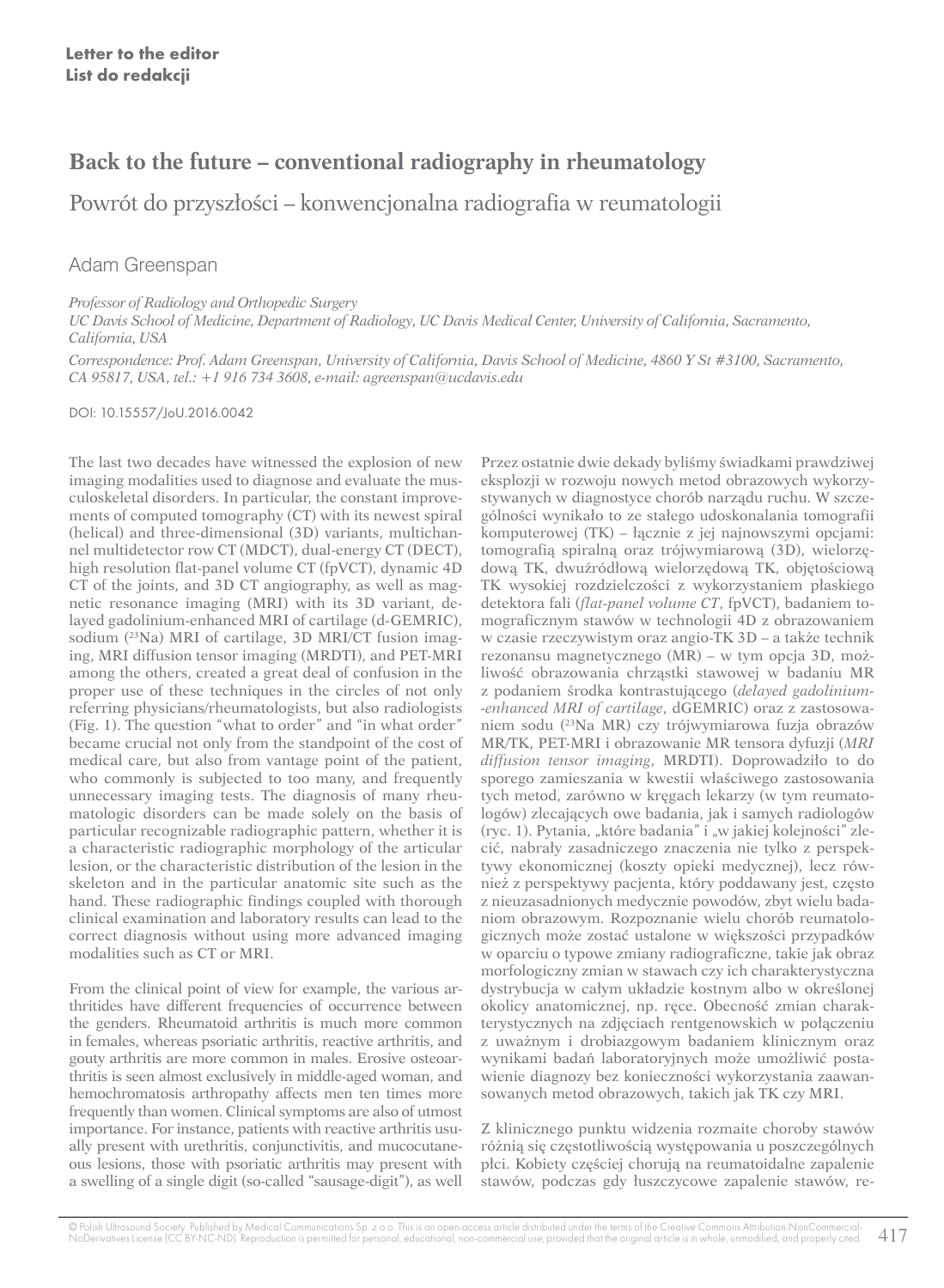## **ADVANCED IMAGING MODALITIES**



**Fig. 1.** *The choice of most effective imaging technique for particular rheumatologic abnormality will greatly benefit the patient* **Ryc. 1.** *Dobór optymalnej techniki obrazowania dla danej jednostki reumatologicznej to ogromna korzyść dla pacjenta*

as changes in the nails and skin, and gouty arthritis may present in some patients as a "podagra", affecting the great toe. Those patients, in addition, may develop soft tissue masses, usually on the dorsal aspect of the hands and feet, representing gouty tophi. Patients with inflammatory arthritis, such as rheumatoid, commonly exhibit swelling of the joints and misalignment deformities. Flexible contractions and subluxations of the digits of the hands are characteristic for systemic lupus erythematosus arthropathy.

Laboratory data are also essential. Gouty arthritis, for example, is associated with elevation of the serum uric acid concentration, and examination of synovial fluid reveals monosodium urate crystals. The synovial fluid of patients with calcium pyrophosphate dihydrate (CPPD) crystal deposition disease contains calcium pyrophosphate crystals. Equally important is determination of C-reactive proteins (CRP), anti-cyclic citrullinated peptides antibodies (anti-CCP Ab), antineutrophil cytoplasmic antibodies (ANCA), cryoglobulins, antinuclear antibodies (ANA), anti-dsDNA antibodies, anti-RNP antibodies, and rheumatoid factor (RF). Lastly, aktywne zapalenie stawów oraz dna moczanowa częściej występują u mężczyzn. Na postać nadżerkową choroby zwyrodnieniowej stawów zapadają praktycznie wyłącznie kobiety w średnim wieku, mężczyźni z kolei dziesięciokrotnie częściej niż kobiety prezentują zmiany stawowe w przebiegu hemochromatozy. Obraz kliniczny także ma istotne znaczenie. Przykładowo chorzy na reaktywne zapalenie stawów zazwyczaj cierpią na zapalenie cewki moczowej, zapalenie spojówek oraz zmiany zapalne błon śluzowych, natomiast u pacjentów z łuszczycowym zapaleniem stawów może występować obrzęk całego palca (tzw. palec kiełbaskowaty), jak również mogą się pojawić zmiany skórne i w obrębie płytki paznokciowej. Z kolei dna moczanowa objawia się u niektórych pacjentów jako "podagra", umiejscawiając się w paluchu. U tych chorych stwierdza się czasem guzki podskórne, szczególnie po grzbietowej stronie dłoni i stóp, zwane guzkami dnawymi, z łaciny *tophi*. W przypadku chorób zapalnych stawów, np. reumatoidalnego zapalenia stawów, powszechnie występują obrzęk okolicy stawu oraz nieprawidłowe ustawienie czy deformacje (szpotawość, koślawość). Przykurcze i podwichnię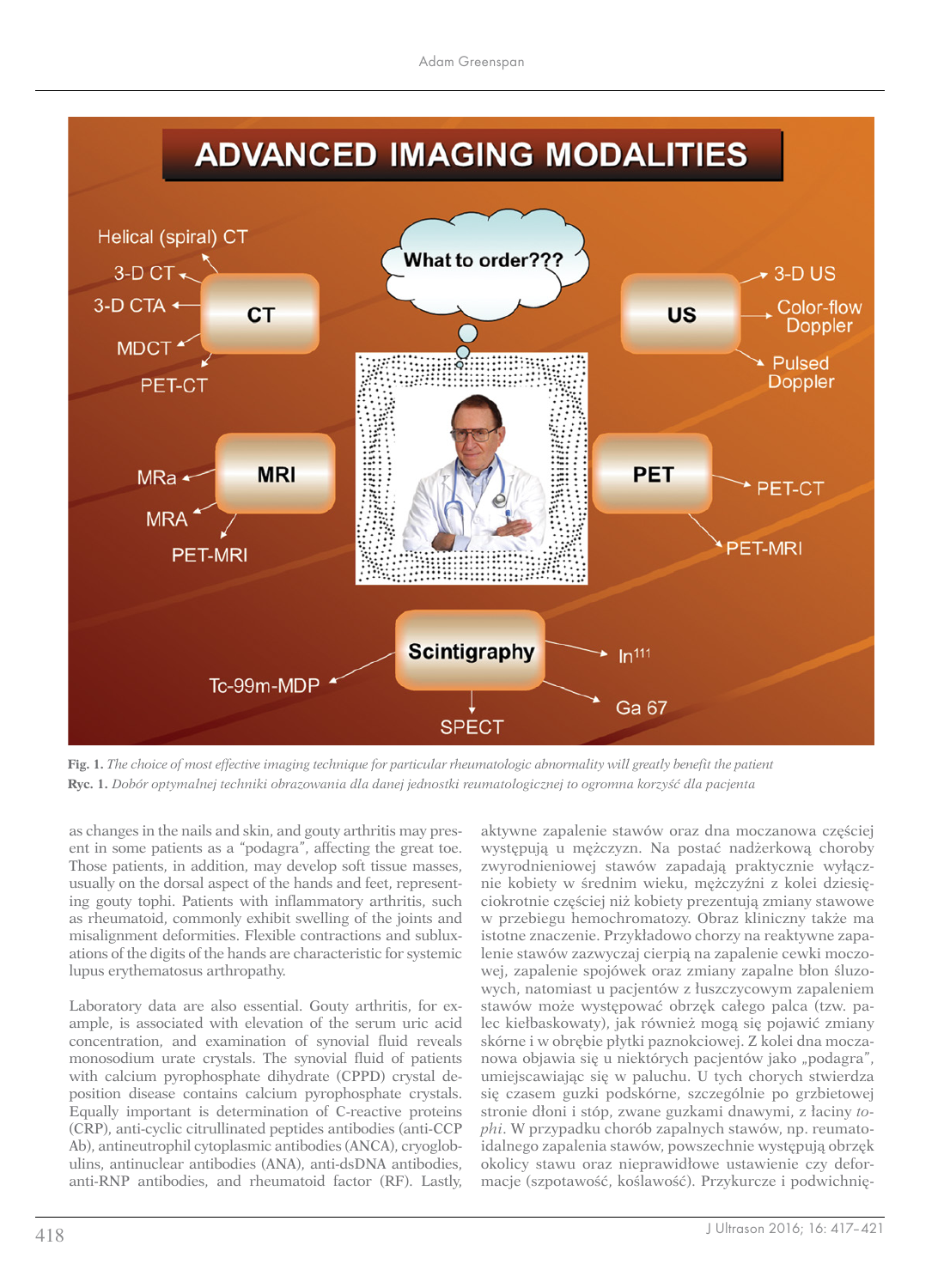identification of the antigens of the major histocompatibility complex, particularly human leukocyte-associated antigens HLA-B27 and HLA-DR4 has in recent years become the crucial tests in diagnosis of rheumatologic disorders.

Radiographic features of some arthritic disorders are characteristic for that particular disease. In osteoarthritis, thinning of articular cartilage results in narrowing of the radiographic joint space; there is subchondral sclerosis, degenerative cysts and osteophyte formation, but generally osteoporosis is absent. In the hands, classic Heberden and Bouchard nodes are characteristic for this arthrosis. Central erosions and peripheral proliferation of bone assuming the so-called gull-wing configuration characterize erosive osteoarthritis. Inflammatory arthritides, such as rheumatoid arthritis, are characterized by a diffuse, usually multicompartmental joint space narrowing, associated with central or marginal erosions, periarticular osteoporosis, and symmetric periarticular soft tissue swelling. Subchondral sclerosis is absent or minimal, and there is a lack of osteophyte formation. Psoriatic arthritis affecting distal interphalangeal joints of the hands and feet commonly exhibits characteristic erosion associated with fluffy periostitis termed "mouse-ear" appearance. Gouty arthropathy is characterized by well-defined osseous (articular or paraarticular) erosions, commonly asymmetric in location, displaying the so-called overhanging edge, associated with preservation of part of the joint, and accompanied by various in size dense soft tissue masses (tophi). Infection arthritis is characterized by complete destruction of both articular ends of bone forming a joint; all communicating joint compartments are invariably involved, associated with diffuse osteoporosis, soft tissue swelling, and joint effusion. Neuropathic arthropathy is marked by destruction of articular surfaces, joint debris, and substantial joint effusion. Osteoporosis usually is lacking or minimal, and there is a variable degree of joint instability.

Analysis of the morphologic features of an arthritic lesion at certain sites other than the diarthrodial joints may be of further assistance in differential diagnosis of arthritis. In the heel, rheumatoid arthritis produces erosive changes of the calcaneus at the site of retrocalcaneal bursa secondary to inflammatory rheumatoid bursitis. Psoriatic arthritis, reactive arthritis, and ankylosing spondylitis all produce characteristic fluffy periostitis that results in a broad-based osteophyte at the insertion of fascia plantaris on the plantar aspect of calcaneus, associated with erosions of this bone. In the cervical spine, rheumatoid arthritis causes characteristic erosion of the odontoid process, which together with inflammatory pannus destroying the transverse ligament between the anterior arch of the atlas and C2, results in C1-C2 instability effectively demonstrated on the flexion view of the cervical spine. Erosions of the apophyseal joints of the cervical spine, occasionally leading to fusion, are commonly seen in juvenile idiopathic arthritis. In the early stages of ankylosing spondylitis there is characteristic squaring of the vertebral bodies associated with so-called "shiny corners" or Romanus lesion, representing small erosions surrounded by reactive sclerosis and bone proliferation at the corners of the vertebral bodies at the attachment of the annulus fibrosus to the vertebral endcia w stawach palców rąk są także charakterystyczne dla artropatii w przebiegu tocznia układowego.

Wyniki badań laboratoryjnych są niezwykle istotne. Przykładowo dna moczanowa wiąże się ze zwiększonym stężeniem kwasu moczowego w osoczu krwi, a badanie płynu stawowego wykazuje obecność jego kryształów. Płyn stawowy u pacjentów chorujących na chondrokalcynozę (dnę rzekomą) zawiera z kolei kryształy dwuwodnego pirofosforanu. Równie ważne jest oznaczenie stężenia białka C-reaktywnego (*C-reactive protein*, CRP), przeciwciał przeciw cyklicznemu cytrulinowanemu peptydowi (*anti-cyclic citrullinated peptide*, anty-CCP), przeciwciał przeciw cytoplazmie neutrofilów (*anti-neutrophil cytoplasmic antibodies*, ANCA), krioglobulin, przeciwciał przeciwjądrowych (*anti-nuclear antibodies*, ANA), przeciwciał przeciwko dwuniciowemu DNA (*anti-double stranded DN*A, anty-dsDNA), przeciwciał przeciw rybonukleoproteinie (*anti-ribonucleoprotein*, anty-RNP) oraz czynnika reumatoidalnego (*rheumatoid factor*, RF). Ponadto oznaczanie antygenów głównego układu zgodności tkankowej, szczególnie antygenów HLA-B27 oraz HLA-DR4, stało się w ostatnich latach istotne w diagnostyce chorób reumatycznych.

Obraz radiograficzny niektórych chorób stawów jest również charakterystyczny dla określonej jednostki chorobowej. W chorobie zwyrodnieniowej stawów ścieńczenie chrząstki stawowej prowadzi do widocznego na zdjęciu rentgenowskim zwężenia szpary stawowej, następnie obserwuje się sklerotyzację podchrzęstną, torbiele zwyrodnieniowe oraz osteofity, natomiast nie stwierdza się cech osteoporozy. W obrębie stawów ręki charakterystyczne dla tej choroby są guzki Heberdena i Boucharda. Centralne nadżerki kostne oraz brzeżna proliferacja krawędzi powierzchni stawowych tworzą obraz tzw. skrzydeł mewy i są charakterystyczne dla postaci nadżerkowej choroby zwyrodnieniowej stawów. Choroby zapalne stawów, takie jak reumatoidalne zapalenie stawów, cechują się uogólnionym zwężeniem szpar stawowych, obecnością centralnych bądź brzeżnych nadżerek kostnych, osteoporozą okołostawową oraz symetrycznym pogrubieniem i zwiększonym wysyceniem cienia tkanek miękkich. Sklerotyzacja warstwy podchrzęstnej tkanki kostnej nie występuje bądź jest minimalna, podobnie osteofity. Łuszczycowe zapalenie stawów obejmuje stawy międzypaliczkowe dalsze, zarówno rąk, jak i stóp, typowo manifestując się charakterystycznymi nadżerkami połączonymi z "obłoczkowatymi" odczynami okostnowymi, co daje obraz "ucha myszy". Dna rzekoma, inaczej chondrokalcynoza, charakteryzuje się z kolei wyraźnymi nadżerkami kostnymi (umiejscowionymi w stawach lub okołostawowo), typowo usytuowanymi asymetrycznie – widoczny jest w nich tzw. zwisający brzeg, związany z zachowaniem części stawu, któremu towarzyszą dobrze wysycone, podskórne guzki (*tophi*). Infekcyjne zapalenie stawów charakteryzuje się całkowitym uszkodzeniem części kostnych tworzących staw, zajęciem wszystkich tkanek miękkich przystawowych oraz występowaniem uogólnionej osteoporozy i wysiękiem w jamie stawu. Objawami artropatii neurogennej są uszkodzenie powierzchni stawowych, odłamki kostne oraz znaczny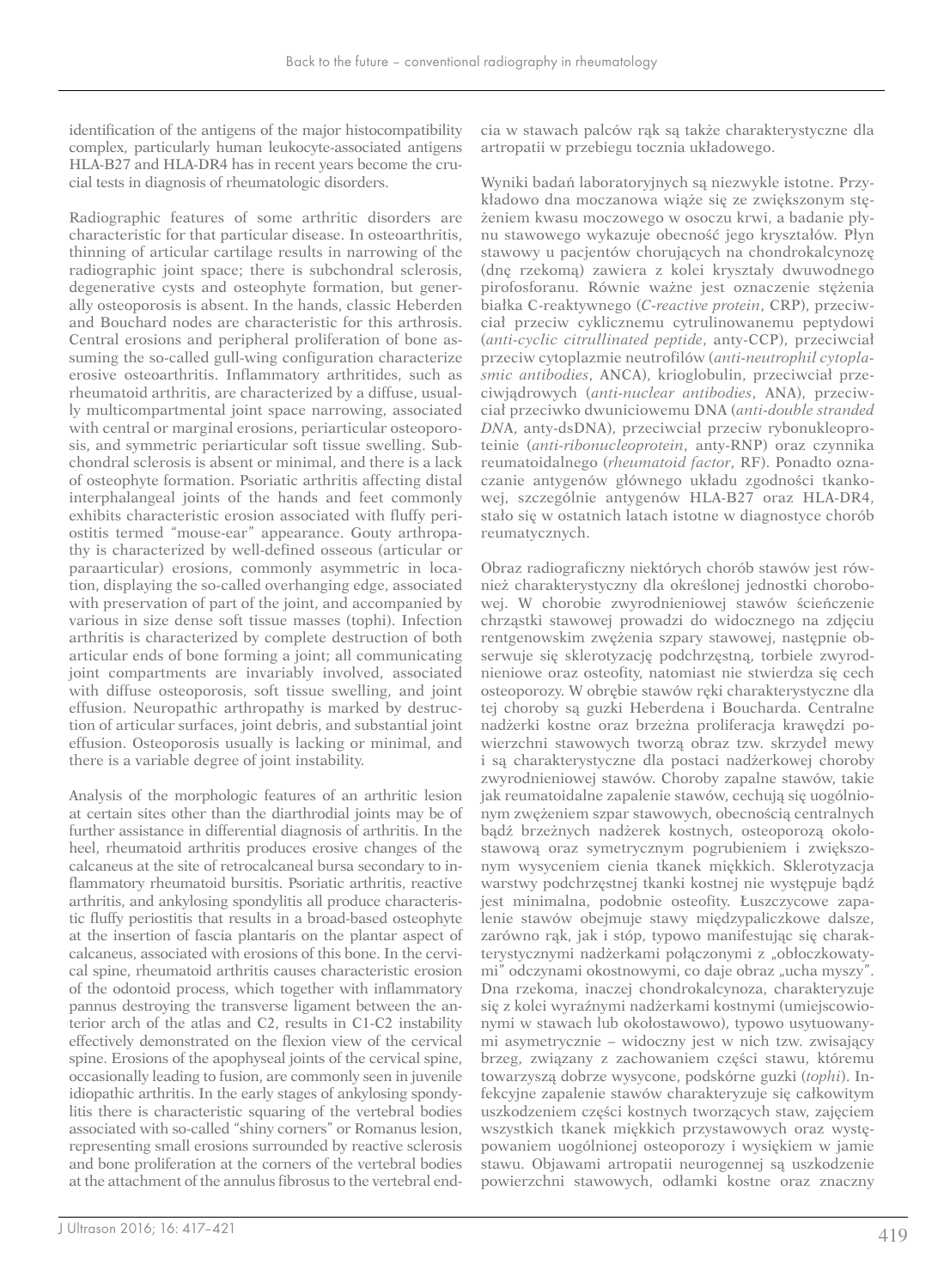

**Fig. 2.** *Conventional radiography should always be the first imaging technique to evaluate accurately the joint pathology*

**Ryc. 2.** *Radiografia konwencjonalna powinna być zawsze stosowana jako technika obrazowa pierwszego rzutu w celu prawidłowej oceny chorób stawów*

plate. This follows the formation of delicate syndesmophytes arising from the anterior aspect of the vertebral bodies. In the later stages of ankylosing spondylitis, inflammation and fusion of the apophyseal joints and calcification of the anterior and posterior longitudinal ligaments leads to so-called "bamboo spine", very characteristic for this disorder. The sacroiliac joints are invariably affected (symmetric sacroiliitis). In psoriasis and reactive arthritis another characteristic feature may help to confirm the diagnosis, namely the presence of a single coarse osteophyte/syndesmophyte in the lumbar spine, commonly bridging the adjacent vertebral bodies, and formation of paravertebral ossifications.

Distribution of the articular lesions in the hand varies with type of arthritis. Osteoarthritis and erosive arthritis invariably affect the proximal and distal interphalangeal joints. The distal interphalangeal joints are usually spared in rheumatoid arthritis, which tends to affect primarily metacarpophalangeal and proximal interphalangeal joints. Conversely, psoriatic arthritis has predilection to the distal interphalangeal joints. CPPD crystal deposition disease and hemochromatosis arthropathy typically affects the metacarpophalangeal articulations, commonly associated with chondrocalcinosis.

As one can see from the above-provided discussion, there are numerous clinical, laboratory, and radiographic findwysięk stawowy. Osteoporoza z reguły nie występuje lub stwierdzana jest w minimalnym stopniu, natomiast staw może być w różnym stopniu niestabilny.

Analiza cech morfologicznych zmian zapalnych w stawach w określonych lokalizacjach, innych niż stawy maziówkowe, może być kolejną pomocą w procesie diagnostyki różnicowej. Reumatoidalne zapalenie stawów powoduje zmiany nadżerkowe guza kości piętowej, wtórne do zapalenia kaletki ścięgna Achillesa. Łuszczycowe zapalenie stawów, reaktywne zapalenie stawów oraz zesztywniające zapalenie stawów kręgosłupa powodują charakterystyczne, "obłoczkowate" odczyny okostnowe prowadzące do wytworzenia osteofitu o szerokiej podstawie w miejscu przyczepu rozcięgna podeszwowego na powierzchni podeszwowej kości piętowej oraz nadżerek tej kości. W kręgosłupie szyjnym reumatoidalne zapalenie stawów powoduje charakterystyczne nadżerki kostne zęba kręgu obrotowego, które wraz z łuszczką zapalną uszkadzają więzadło poprzeczne pomiędzy przednim łukiem kręgu szczytowego i łukiem kręgu C1, co skutkuje niestabilnością na poziomie C1/C2, diagnozowaną w czynnościowym badaniu radiograficznym (w maksymalnym zgięciu kręgosłupa szyjnego). Nadżerki stawów międzykręgowych w kręgosłupie szyjnym, okazjonalnie prowadzące do ankylozy kostnej, są często spotykane w młodzieńczym idiopatycznym zapaleniu stawów. We wczesnych stadiach zesztywniającego zapalenia kręgosłupa występuje charakterystyczny kwadratowy kształt trzonów kręgowych, wiążący się z tzw. zmianą Romanus ("świecące rogi"), czyli niewielkimi nadżerkami otoczonymi przez reaktywną sklerotyzację oraz zmiany proliferacyjne krawędzi trzonów kręgowych, w miejscu połączenia pierścienia włóknistego z płytką graniczną. W mechanizmie tym dochodzi do tworzenia się delikatnych mostów kostnych (syndesmofitów), odchodzących od przedniej powierzchni trzonów kręgowych. W późniejszych stadiach ZZSK stan zapalny oraz zrost w stawach międzykręgowych, jak również zwapnienie więzadeł podłużnych przednich i tylnych prowadzą do powstania obrazu tzw. kija bambusowego, niezwykle charakterystycznego dla tej choroby. W ZZSK zawsze obserwuje się symetryczne zajęcie stawów krzyżowo-biodrowych (*sacroiliitis*). W łuszczycowym oraz reaktywnym zapaleniu stawów obraz *sacroiliitis* jest odmienny, tj. dochodzi do powstawania pojedynczego tzw. grubego osteofitu/syndesmofitu w kręgosłupie lędźwiowym, typowo łączącego dwa sąsiadujące ze sobą trzony kręgowe, a także występują okołokręgowe zmiany wytwórcze.

Dystrybucja zmian stawowych w obrębie ręki różni się w zależności od danej choroby. Choroba zwyrodnieniowa stawów oraz jej postać nadżerkowa usytuowane są zawsze w stawach międzypaliczkowych bliższych i dalszych. Stawy międzypaliczkowe dalsze zazwyczaj pozostają niezajęte w przypadku reumatoidalnego zapalenia stawów, które przeważnie umiejscawia się w stawach śródręczno-paliczkowych oraz stawach międzypaliczkowych bliższych. Z kolei łuszczycowe zapalenie stawów ma tendencję do atakowania stawów międzypaliczkowych dalszych. Chondrokalcynoza oraz hemochromatoza typowo usytuowane są w stawach śródręczno-paliczkowych.